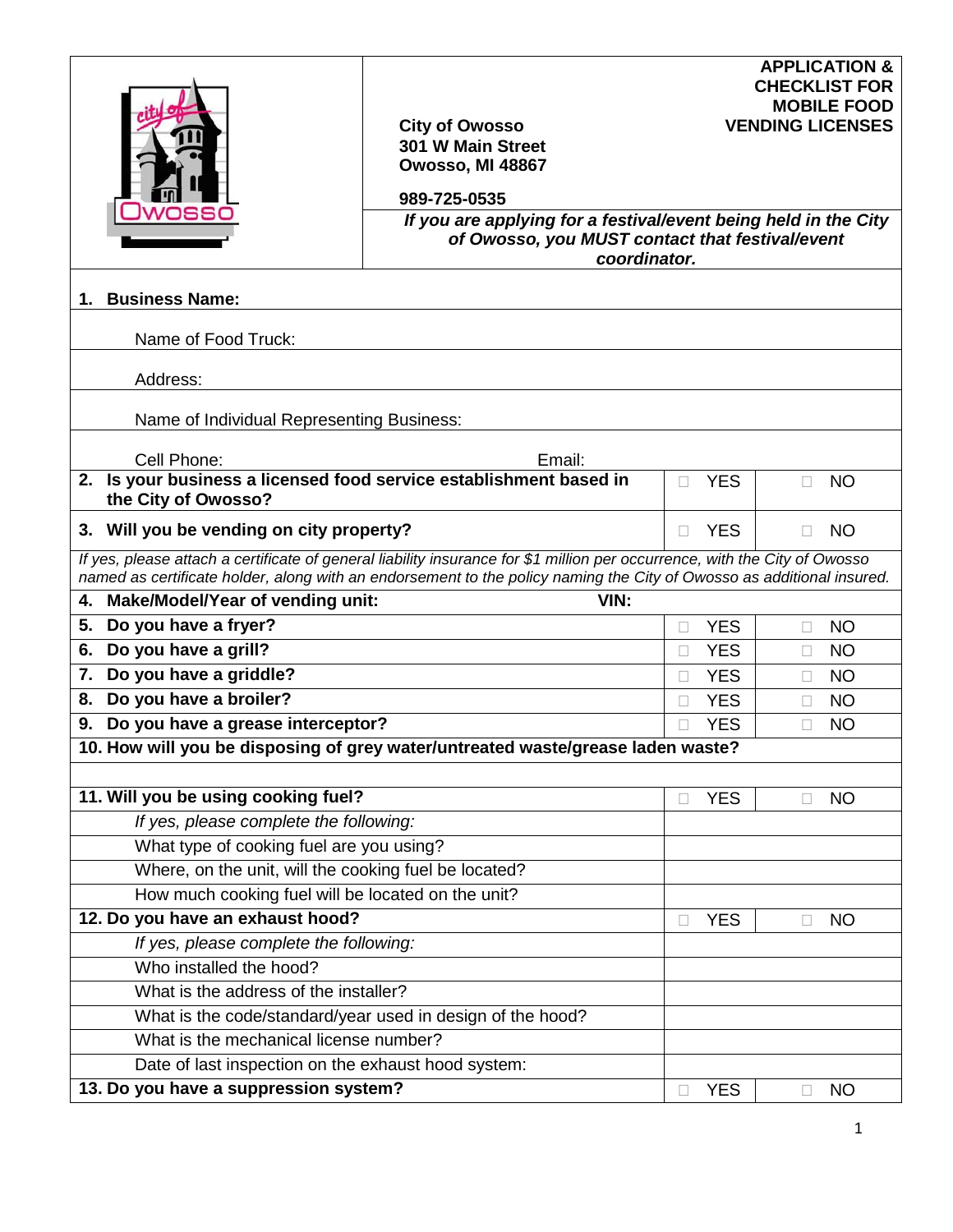|                                                                                                                                                                                                                                           | If yes, please complete the following:                                                              |                   |            |                                                                                     |                             |  |
|-------------------------------------------------------------------------------------------------------------------------------------------------------------------------------------------------------------------------------------------|-----------------------------------------------------------------------------------------------------|-------------------|------------|-------------------------------------------------------------------------------------|-----------------------------|--|
| Who installed the suppression system?                                                                                                                                                                                                     |                                                                                                     |                   |            |                                                                                     |                             |  |
| What is the address of the installer?                                                                                                                                                                                                     |                                                                                                     |                   |            |                                                                                     |                             |  |
| What is the code/standard/year used in design of the hood?                                                                                                                                                                                |                                                                                                     |                   |            |                                                                                     |                             |  |
| What is the mechanical license number?                                                                                                                                                                                                    |                                                                                                     |                   |            |                                                                                     |                             |  |
| Date of last inspection on the suppression system:                                                                                                                                                                                        |                                                                                                     |                   |            |                                                                                     |                             |  |
| 14. Do you have fuel piping?                                                                                                                                                                                                              |                                                                                                     |                   |            | <b>YES</b><br>П                                                                     | <b>NO</b><br>П              |  |
| If yes, please complete the following:                                                                                                                                                                                                    |                                                                                                     |                   |            |                                                                                     |                             |  |
|                                                                                                                                                                                                                                           | What code/standard/year used in fuel piping?                                                        |                   |            |                                                                                     |                             |  |
| Who installed the fuel piping?                                                                                                                                                                                                            |                                                                                                     |                   |            |                                                                                     |                             |  |
| What is the mechanical license number of the fuel piping installer?                                                                                                                                                                       |                                                                                                     |                   |            |                                                                                     |                             |  |
| 15. Please attach the following:                                                                                                                                                                                                          |                                                                                                     |                   |            |                                                                                     |                             |  |
| Fees                                                                                                                                                                                                                                      | Michigan Sales Tax License<br>$\bullet$                                                             |                   |            | Copy of Special Transfer Food<br>Unit (MDARD)                                       |                             |  |
| Photo of Unit                                                                                                                                                                                                                             | Copy of State issued photo ID<br>$\bullet$<br>$\bullet$<br>for all employees working at<br>the unit |                   |            | Copy of the most recent 3rd<br>party fire suppression<br>inspection (if applicable) |                             |  |
| Copy of license from Shiawassee County Health Department                                                                                                                                                                                  |                                                                                                     |                   |            |                                                                                     |                             |  |
| 16. Fee Schedule (non-refundable AND permits are valid for six (6) months)                                                                                                                                                                |                                                                                                     |                   |            |                                                                                     |                             |  |
| <b>Location</b>                                                                                                                                                                                                                           |                                                                                                     | May - October Fee |            |                                                                                     | <b>November - April Fee</b> |  |
| City-controlled property<br>٠                                                                                                                                                                                                             |                                                                                                     | \$300             |            | \$200                                                                               |                             |  |
| Non-city property<br>٠                                                                                                                                                                                                                    |                                                                                                     | \$100<br>\$150    |            |                                                                                     |                             |  |
| Year-round city food service establishments on<br>$\bullet$<br>city-controlled property                                                                                                                                                   |                                                                                                     |                   | \$250/year |                                                                                     |                             |  |
| Year-round city food service establishments not<br>$\bullet$                                                                                                                                                                              |                                                                                                     |                   |            |                                                                                     |                             |  |
| on city-controlled property                                                                                                                                                                                                               |                                                                                                     | \$0/year          |            |                                                                                     |                             |  |
| 17. Allow up to 10 days for City review                                                                                                                                                                                                   |                                                                                                     |                   |            |                                                                                     |                             |  |
| 18. Have you ever had any licenses required by this City or any other State or Municipal authority revoked,<br>suspended, or denied within three (3) years immediately prior to the date of this application? YES/NO                      |                                                                                                     |                   |            |                                                                                     |                             |  |
| If yes, state the circumstances of any such revocation, suspension or denial:                                                                                                                                                             |                                                                                                     |                   |            |                                                                                     |                             |  |
|                                                                                                                                                                                                                                           |                                                                                                     |                   |            |                                                                                     |                             |  |
| I, the Applicant, acknowledge that all of the above information is true and correct to the best of my<br>knowledge                                                                                                                        |                                                                                                     |                   |            |                                                                                     |                             |  |
| I have read and agree to comply with the rules and regulations stipulated by the City of Owosso for<br>Mobile Food Vending of the Owosso Code of Ordinances                                                                               |                                                                                                     |                   |            |                                                                                     |                             |  |
| I agree to hold harmless the City of Owosso, its agents, employees and associates now and forever for<br>any damages, injuries or loss, personal or property, which may result due to the business related<br>activities on city property |                                                                                                     |                   |            |                                                                                     |                             |  |
| I as the proprietor of the mobile food vending truck/cart take full responsibility for myself and my<br>employees at said location                                                                                                        |                                                                                                     |                   |            |                                                                                     |                             |  |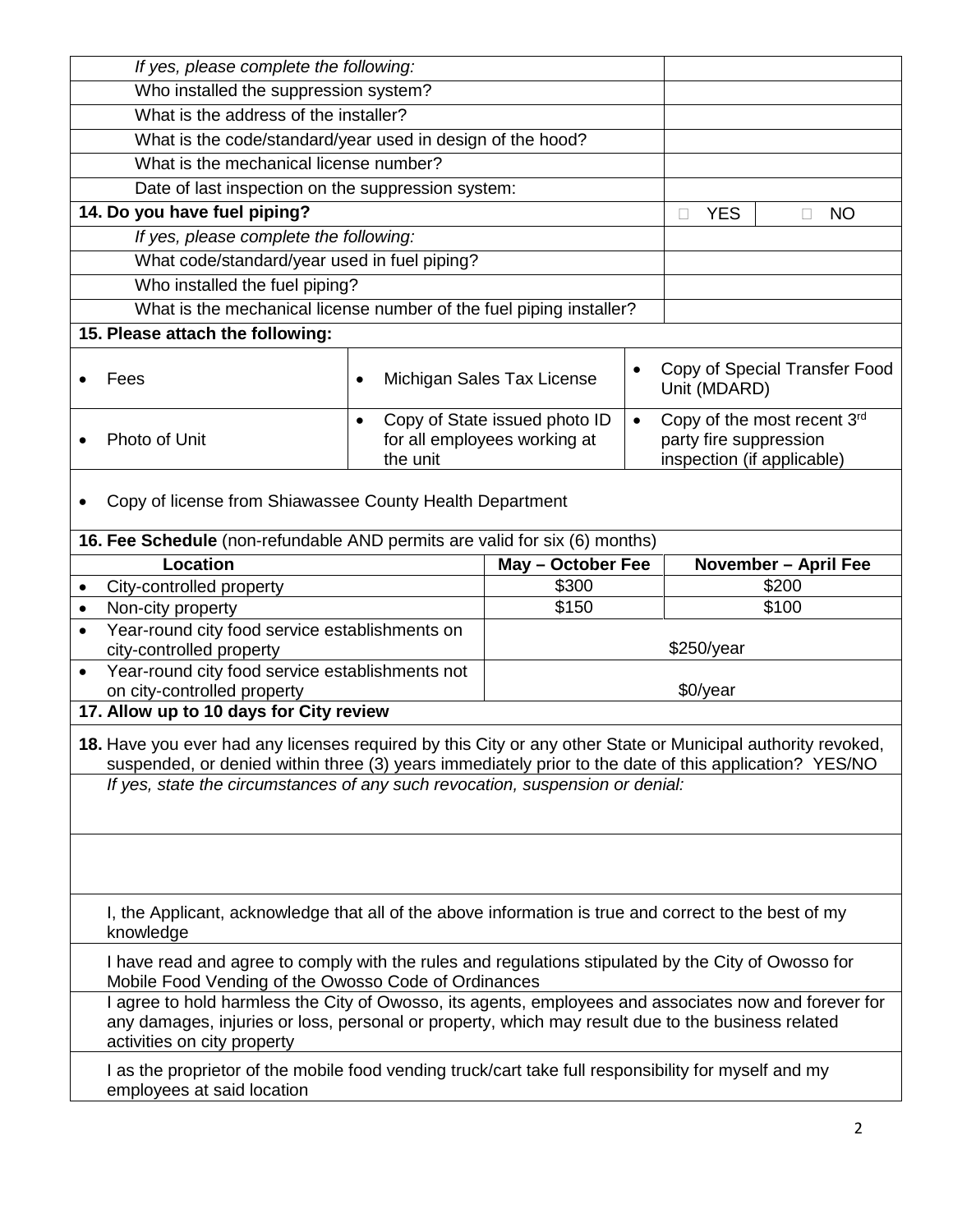| I understand it is my responsibility to make certain by business operations conform with all State and<br>County Food Service codes and requirements. |                            |  |  |  |  |
|-------------------------------------------------------------------------------------------------------------------------------------------------------|----------------------------|--|--|--|--|
| <b>Signature of Applicant</b>                                                                                                                         |                            |  |  |  |  |
| <b>Printed Name</b>                                                                                                                                   |                            |  |  |  |  |
| <b>Date</b>                                                                                                                                           |                            |  |  |  |  |
| <b>19. FOR OFFICE USE ONLY</b>                                                                                                                        |                            |  |  |  |  |
| Date received:                                                                                                                                        | Amount paid:               |  |  |  |  |
| <b>Department review:</b>                                                                                                                             | <b>Comments/Signature:</b> |  |  |  |  |
| Police/Fire Chief<br>$\bullet$                                                                                                                        |                            |  |  |  |  |
| DPW/Engineering<br>$\bullet$                                                                                                                          |                            |  |  |  |  |
| <b>Building Department</b><br>$\bullet$                                                                                                               |                            |  |  |  |  |
| Approved                                                                                                                                              | Denied                     |  |  |  |  |
| Date license issued:                                                                                                                                  | License #:                 |  |  |  |  |
| Approved by:                                                                                                                                          |                            |  |  |  |  |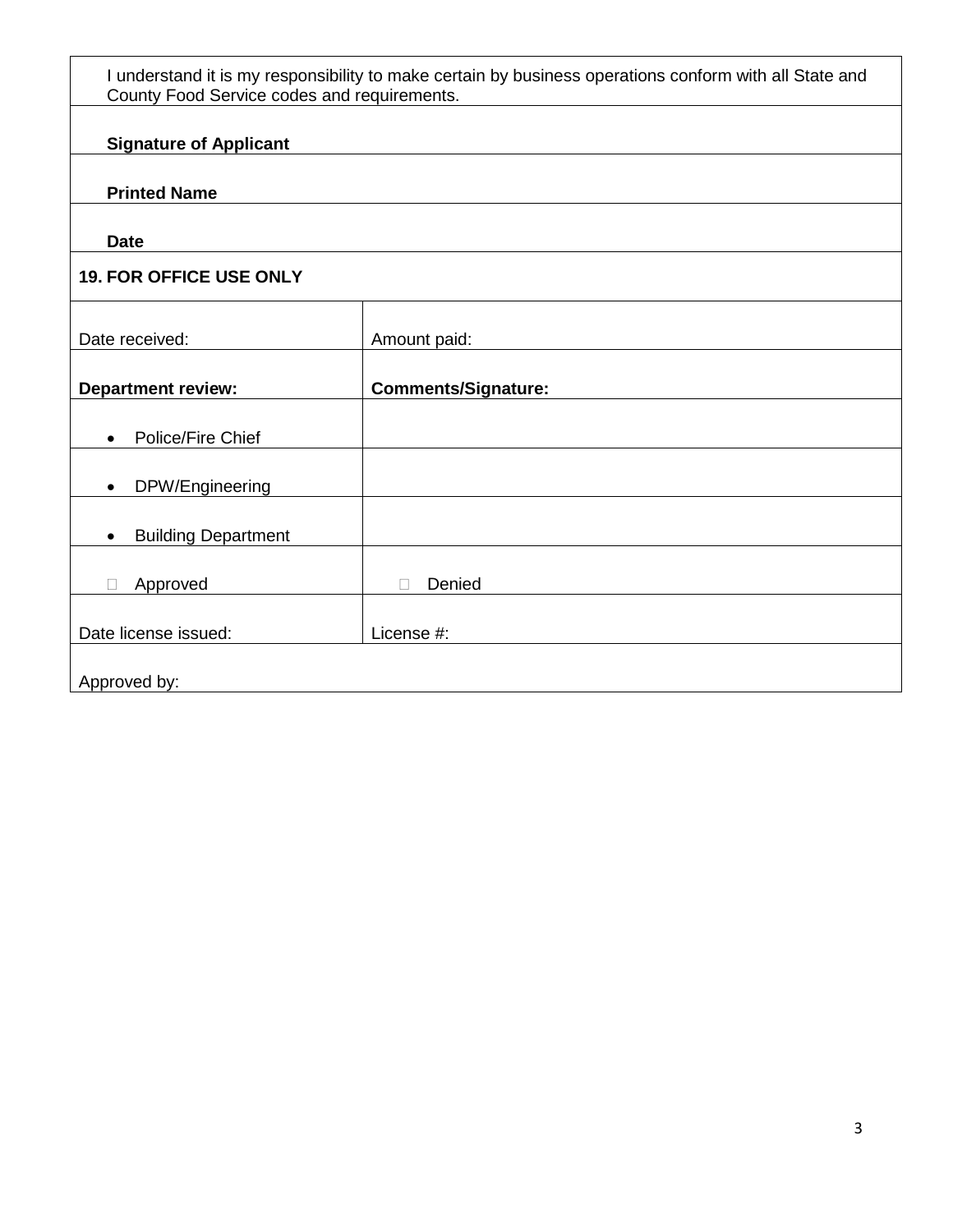## **CHECKLIST FOR MOBILE FOOD VENDING UNIT LICENSEE**

## **(Keep this checklist for your records)**

| Festivals/events take precedence over public parking lots.<br>You MUST contact the festival/event coordinator to participate.                                                                                                                    |                                                           |  |  |  |
|--------------------------------------------------------------------------------------------------------------------------------------------------------------------------------------------------------------------------------------------------|-----------------------------------------------------------|--|--|--|
| 1. Prominently display your license on your unit                                                                                                                                                                                                 |                                                           |  |  |  |
| 2. Allowed in commercially zoned districts on private property, City owned parks or City owned public<br>parking lots (the following public parking lots are available): SEE MAP ON NEXT PAGE                                                    |                                                           |  |  |  |
| <b>CITY HALL PARKING LOT</b><br><b>ALLOW 2 UNITS</b>                                                                                                                                                                                             | <b>MAIN STREET PLAZA</b><br><b>ALLOW 1 UNIT</b>           |  |  |  |
| <b>PAYMASTER LOT</b><br><b>ALLOW 1 UNIT</b>                                                                                                                                                                                                      | <b>LOT #6 EXCHANGE/PARK STREET</b><br><b>ALLOW 1 UNIT</b> |  |  |  |
| 3. Provide waste receptacles at the site of the unit and remove all litter/debris on a daily basis.                                                                                                                                              |                                                           |  |  |  |
| 4. Not allowed on a public street in a residentially or commercially zoned district unless prior approval has<br>been obtained through a Traffic Control Order and City Council authorization.                                                   |                                                           |  |  |  |
| 5. No flashing/blinking/strobe lights, all exterior lights over 60 watts shall contain opaque, hood shield or<br>direct the illumination downward                                                                                                |                                                           |  |  |  |
| 6. No loud music, amplification devices or "crying out" which causes a disruption or safety hazard                                                                                                                                               |                                                           |  |  |  |
| 7. Comply with the City's Noise Ordinance, Sign Ordinance and all other City Ordinances                                                                                                                                                          |                                                           |  |  |  |
| 8. Comply with all applicable federal, state and county regulations                                                                                                                                                                              |                                                           |  |  |  |
| 9. Allowed one (1) portable sign – height of four (4) feet and square footage of eight (8) feet per side,<br>located within five feet of the unit; can't be placed on sidewalk nor impede pedestrian and/or vehicle<br>safety.                   |                                                           |  |  |  |
| 10. A mobile food vendor may only operate between the hours of 7 a.m. and 2 a.m. IN CITY PARKS, the<br>hours to operate are between 5 a.m. and 11 p.m.                                                                                           |                                                           |  |  |  |
| 11. No Mobile Food Vending Unit may be left unattended for more than 2 hours on public property; and<br>any Mobile Food Vending Unit not in operation shall be removed from public property between the<br>hours of 2 a.m. and 7 a.m.            |                                                           |  |  |  |
| 12. Shall not utilize any electricity or power without the prior written authorization of the power customer.<br>No power cable or similar device shall be extended at or across any city street, alley, or sidewalk<br>except in a safe manner. |                                                           |  |  |  |
| 13. The use of an inverter generator (reduction in noise level) is required in the DDA District                                                                                                                                                  |                                                           |  |  |  |

٦